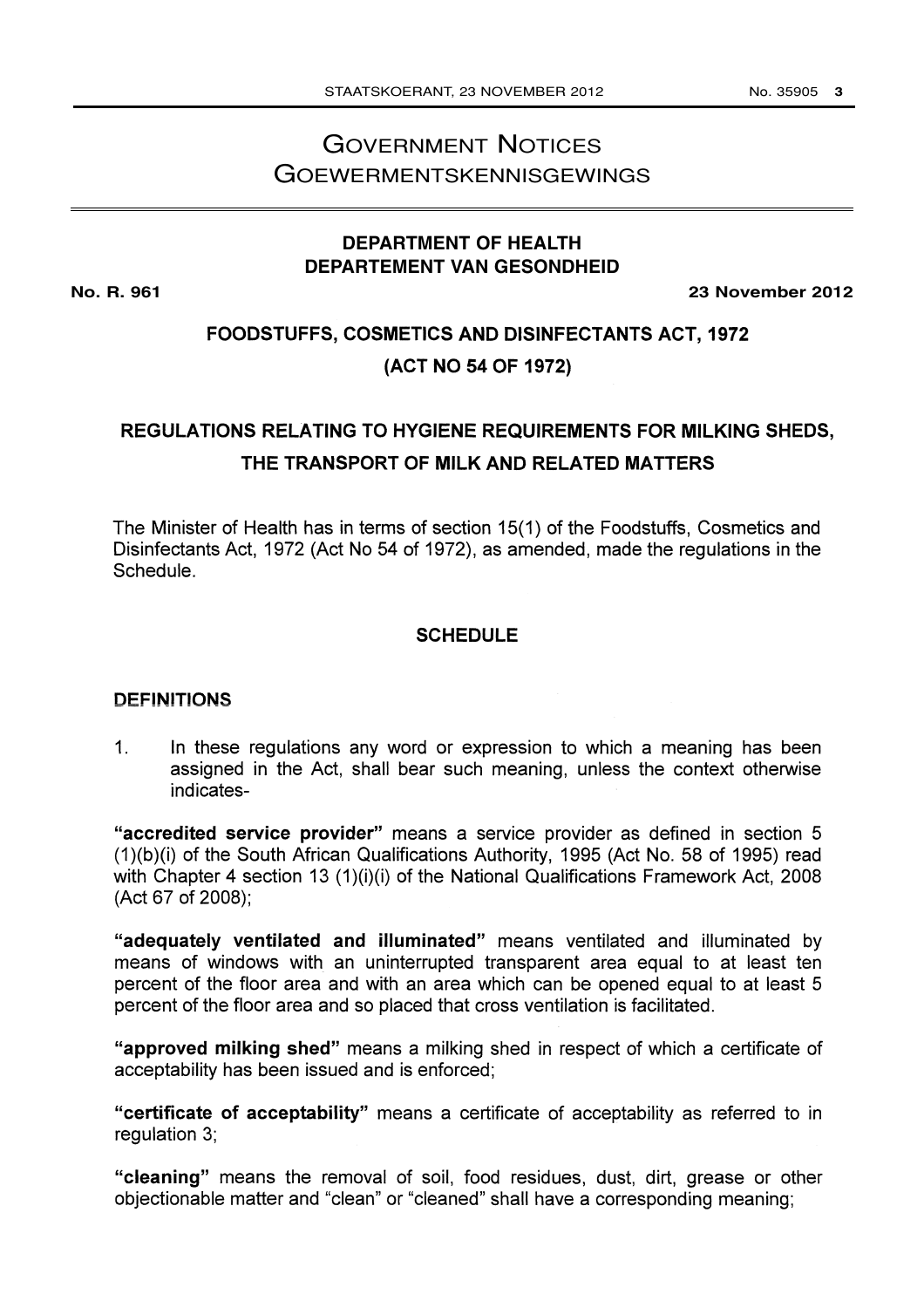"dairy stock" means cows, she-goats, ewes, mares or jenny asses used in the production of milk for human consumption and "milk animal" shall have a corresponding meaning;

"Director-General" means the Director-General as defined in the Act;

"disinfection" means the reduction, without adversely affecting the food by means of hygienically satisfactory chemical agents or physical methods, of the number of microorganisms to a level that will not lead to harmful contamination of food;

"disposal system" means a subterranean or ground level tank or other vessel, sewerage system, dam or farmland into or onto which effluent maybe discharged;

"effluent" means any liquid, liquid or solid waste or liquid or solid manure emanating from a milking shed;

"hazard" means a biological, chemical or physical agent in, or condition of, food with the potential to cause an adverse health effect;

"health hazard" includes any condition, act or omission that may contaminate or spoil food so that consumption of such food is likely to be dangerous or detrimental to health;

"holder" means the person in whose name a certificate of acceptability has been issued, owner or possessor will have corresponding meanings;

"inspector" means a person authorized as such by or under section 10 of the Act.

"local authority" means a municipality as defined in section <sup>1</sup> of the Local Government: Municipal Systems Act, 2000 (Act No. 32 of 2000) read in conjunction with section 32 of the National Health Act, 2003 (Act 61 of 2003), and duly authorized in terms of section 23(1) of the Act;

"medical practitioner" means a medical doctor who is registered in terms of the Health Professions Council of South Africa Act, 1974 (Act 56 of 1974);

"milk" means the mammary secretion of dairy stock, obtained from one or more milking for consumption as liquid milk or for further processing;

"milking shed" means a facility as described under regulation 6;

"milking parlour" means that area of the milking shed in which dairy stock are milked;

"milk tanker" means a vehicle for the transport of milk in bulk;

"own use" with regard to milk, means milk-

(a) that is used, or meant be used, exclusively by the owner or possessor of dairy stock or by such person's household; or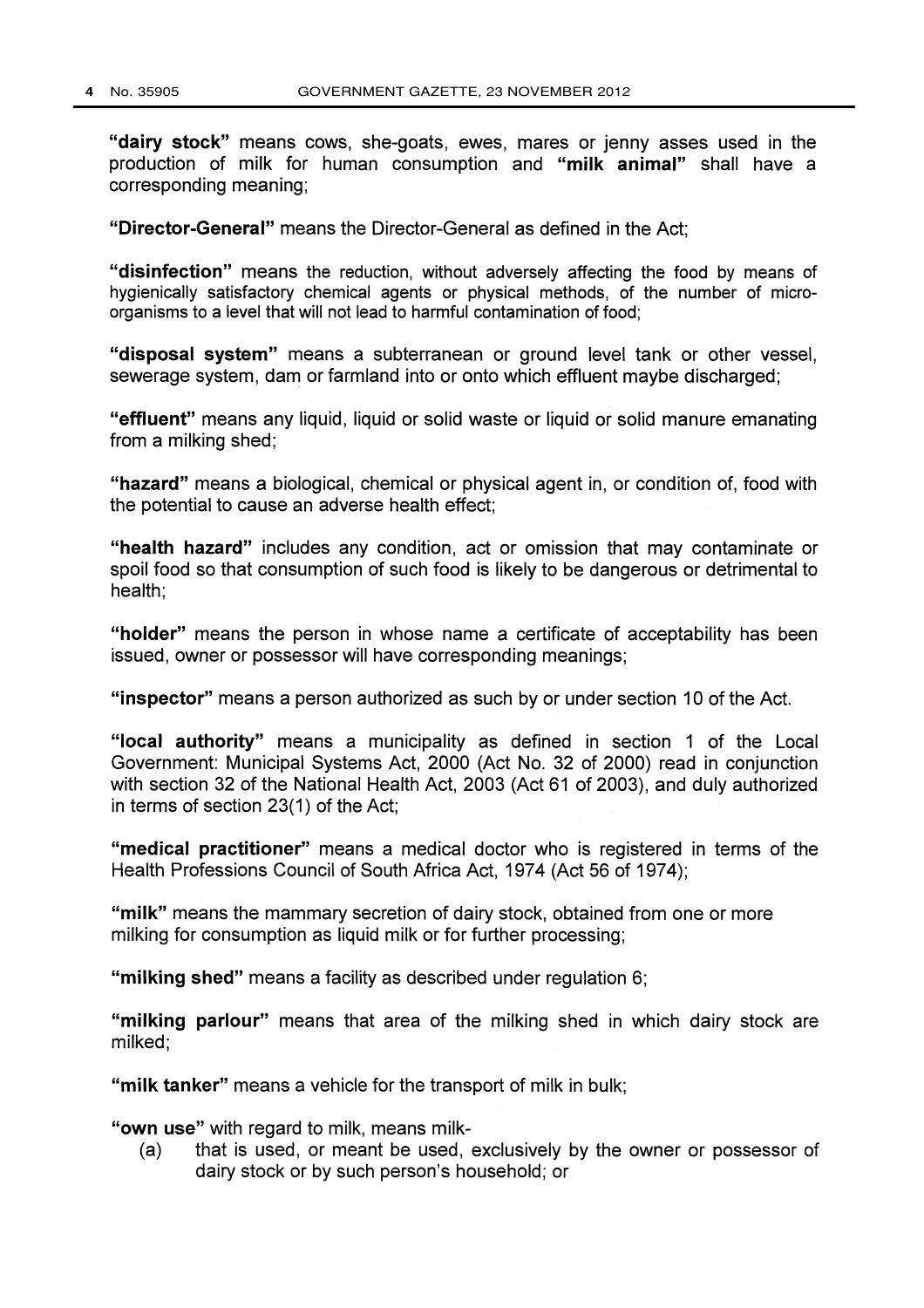(b) that is provided free of charge to employees of such person for the use of such employees or their households;

"the Act" means the Foodstuffs, Cosmetics and Disinfectants Act, 1972 (Act 54 of 1972), as amended;

"veterinarian" means a person registered as such in terms of the Veterinary and Para-Veterinary Professions Act, 1982 (Act 19 of 1982);

"water" means water that complies with the microbiological requirements set out in SANS 241: Water for Domestic Supplies except water that is used for washing purposes in the milking parlour;

## PROHIBITION ON THE PRODUCTION OF MILK EXCEPT IN AN APPROVED MILKING SHED

- 2. (1) No person shall use a milking shed for the purpose of milking dairy stock in order to produce milk for human consumption, unless the milking shed in which the dairy stock are milked is an approved milking shed and such milking shed is used in accordance with the provisions of these regulations and the conditions of the certificate of acceptability issued in respect of that milking shed.
	- $(2)$ The provisions of sub regulation (1) shall not be applicable to a milking shed in which milk is produced solely for own use.
	- (3) If a local authority is of the opinion that a milking shed is being used in a way which, constitutes a health hazard or that a situation has developed in the milking shed constituting such hazard, the local authority may, order in writing the owner or possessor of a existing milking shed not to remove any milk for human consumption from the milking shed until the hazard or situation has been rectified to the satisfaction of the local authority.

## CERTIFICATE OF ACCEPTABILITY

### Application for a certificate of acceptability

- 3. (1) Any person wishing to apply for a certificate of acceptability in respect of a milking shed shall apply for it in writing to the local authority in whose area of jurisdiction the milking shed is situated on a form containing at least the particulars that are substantially the same as those contained in the form in Annexure A to these regulations.
	- (2) Such an application shall be submitted to the local authority in whose area of jurisdiction the milking shed is located or will be erected, together with  $-$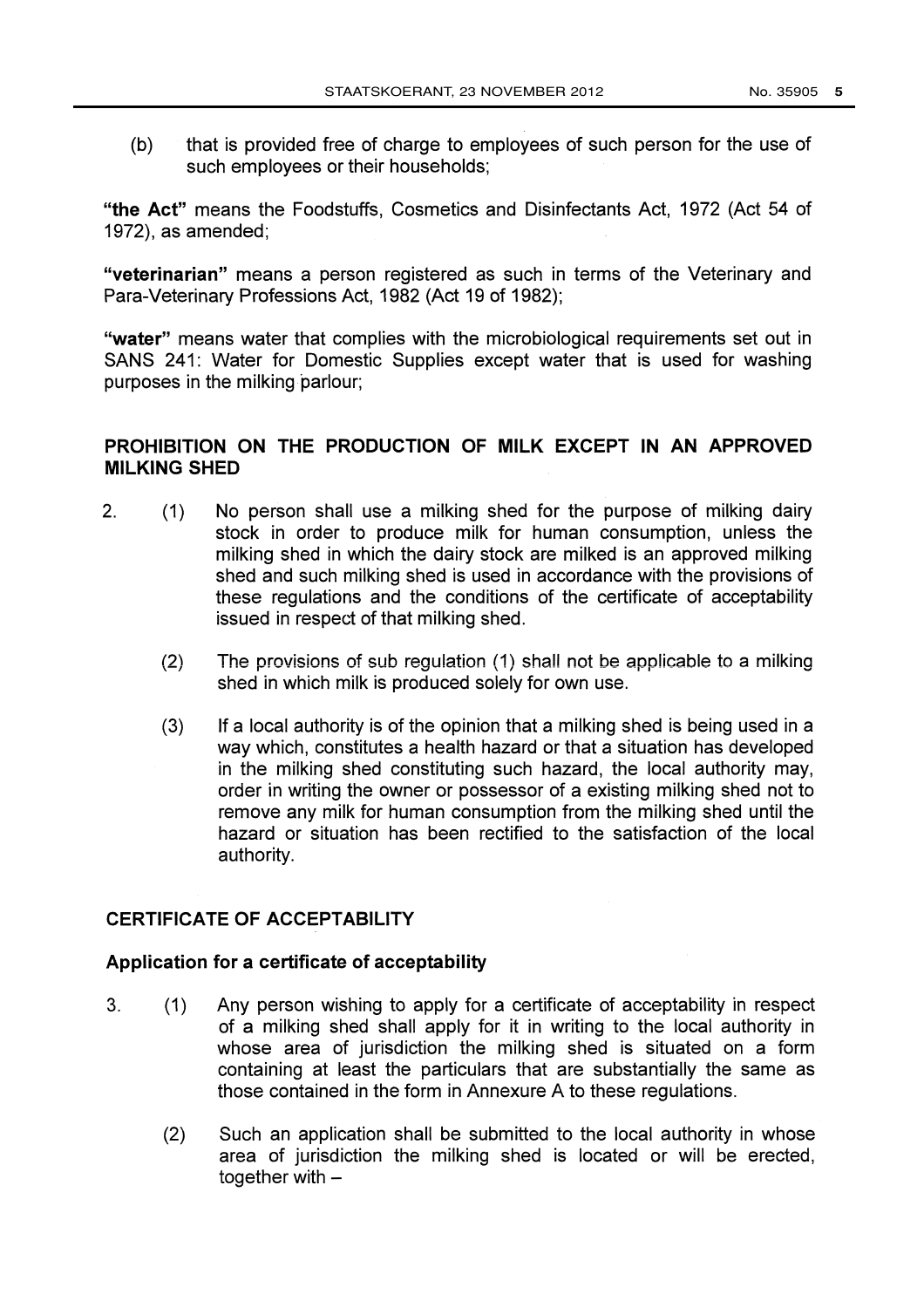- (a) a site plan with north indicated and with an indication of all adjacent and bordering buildings and their uses;
- (b) a lay out sketch to a scale of 1:100 of all the milking shed or milk production facilities referred to in regulation 6, consisting of a floor or ground plan, a sectional view and a vertical elevation.
- (3) Upon receipt of an application referred to in regulation 3, the local authority shall without delay refer the application to an inspector or any employee of the local authority concerned for consideration.
- (4) An inspector may, in considering such an application, request such further information as he or she may deem necessary or expedient from the applicant or from any other person.
- (5) A local authority shall not consider an application for the issue of the certificate of acceptability unless a full inspection of the premises concerned has been carried out by inspector, and his report on such inspection, and recommendation on such issue, is in the possession of such local authority.
- (6) If the local authority, upon consideration of an application for the issue of a certificate of acceptability, the relevant report and recommendation by the inspector and any other documents tabled or information obtained, is satisfied that the milking shed concerned -
	- (a) complies with sub-regulations  $6(1)$ ,  $(2)$ ,  $(3)$ ,  $(4)$ ,  $(5)$  and regulation 7 of these regulations; and is deemed in all respects suitable for the production and hygienic handling of milk,
	- (b) it shall issue in the name of the applicant a certificate of acceptability, in a form that is substantially the same as the form in Annexure B of these regulations in respect of the milking shed concerned; provided that the issuance of such certificate does not constitute an approval for the applicant to use the milking shed in the absence of complying to all other relevant requirements of the authority concerned.

#### Conditions subject to which a certificate of acceptability is issued

- 4.  $(1)$  It is a condition of a certificate of acceptability  $-$ 
	- (a) that the milking shed may at any reasonable time be inspected;
	- (b) that the staff that are employed there and the dairy stock may at t any reasonable time be inspected or examined by an inspector; and
	- (c) that the milking shed be used in accordance with the provisions of these regulations;
	- (d) that it shall be displayed in a conspicuous place or a copy thereof shall immediately be made available on request where the display thereof is impractical provided that a certificate of acceptability that is under suspension or withdrawal as provided for in regulation 5 shall not be displayed or made available;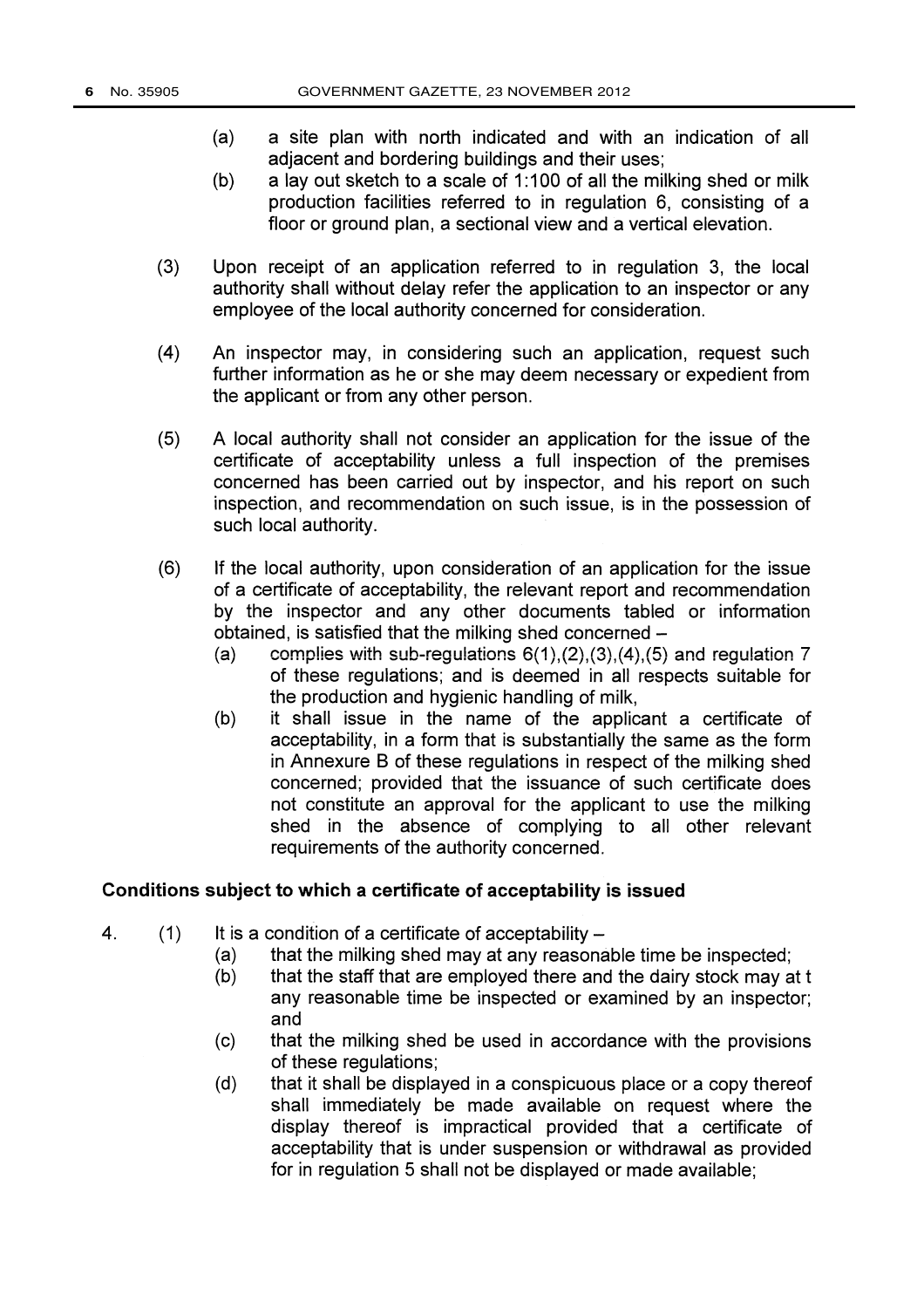- (e) shall not be transferable from one person to another person and from one milking shed to another milking shed;
- (f) shall be valid only in respect of the structure and nature of handling set out in the application for a certificate of acceptability;
- (g) may at any time be endorsed by a local authority by  $-$ 
	- (i) the addition of any further restriction that may be necessary to prevent a health hazard; and
	- (ii) the removal of any restriction with regard to the method of handling;
- (h) shall expire temporarily for the period during which a prohibition under sub-regulation 2(3) is in effect
- (i) shall expire permanently if a prohibition referred to in subregulation 2(3) is not removed within a stipulated period which shall not exceed six months from the date on which a notice was issued in terms of sub-regulation 2(3);
- (j) shall expire permanently if the provisions of sub-regulation 2(3) are not complied with
- (2) No person may make any unauthorized changes or additions to or forge a certificate of acceptability.
- (3) If the holder of a milking shed is replaced by another person, such person shall inform the local authority in writing of such replacement within 30 days after the date thereof and the local authority shall subject to the provisions of sub-regulation 2(3), issue a new certificate of acceptability in the name of the new holder.
- (4) Subject to the provisions of sub-regulation 4(3) and regulation 5, where applicable, a certificate of acceptability issued prior to the commencement of these regulations in terms of the regulations published in Government Notice No. R. 1256 of 27 June 1986 shall be deemed a certificate of acceptability issued in terms of these regulations.

### Suspension or withdrawal of a certificate of acceptability

- 5. (1) If a local authority in whose area of jurisdiction an approved milking shed is situated, on the strength of an inspection report and the recommendation of an inspector, is of the opinion that the milking shed
	- (a) is being used in such a way that it constitutes a health hazard or that a situation has developed in the milking shed constituting a health hazard, the local authority may for as long as, in its opinion, that a hazard exists suspend the certificate of acceptability concerned and shall in writing notify the holder accordingly;
	- (b) is being used contrary to the provisions of these regulations or the terms and conditions of the certificate of acceptability, the local authority shall in writing notify the holder accordingly.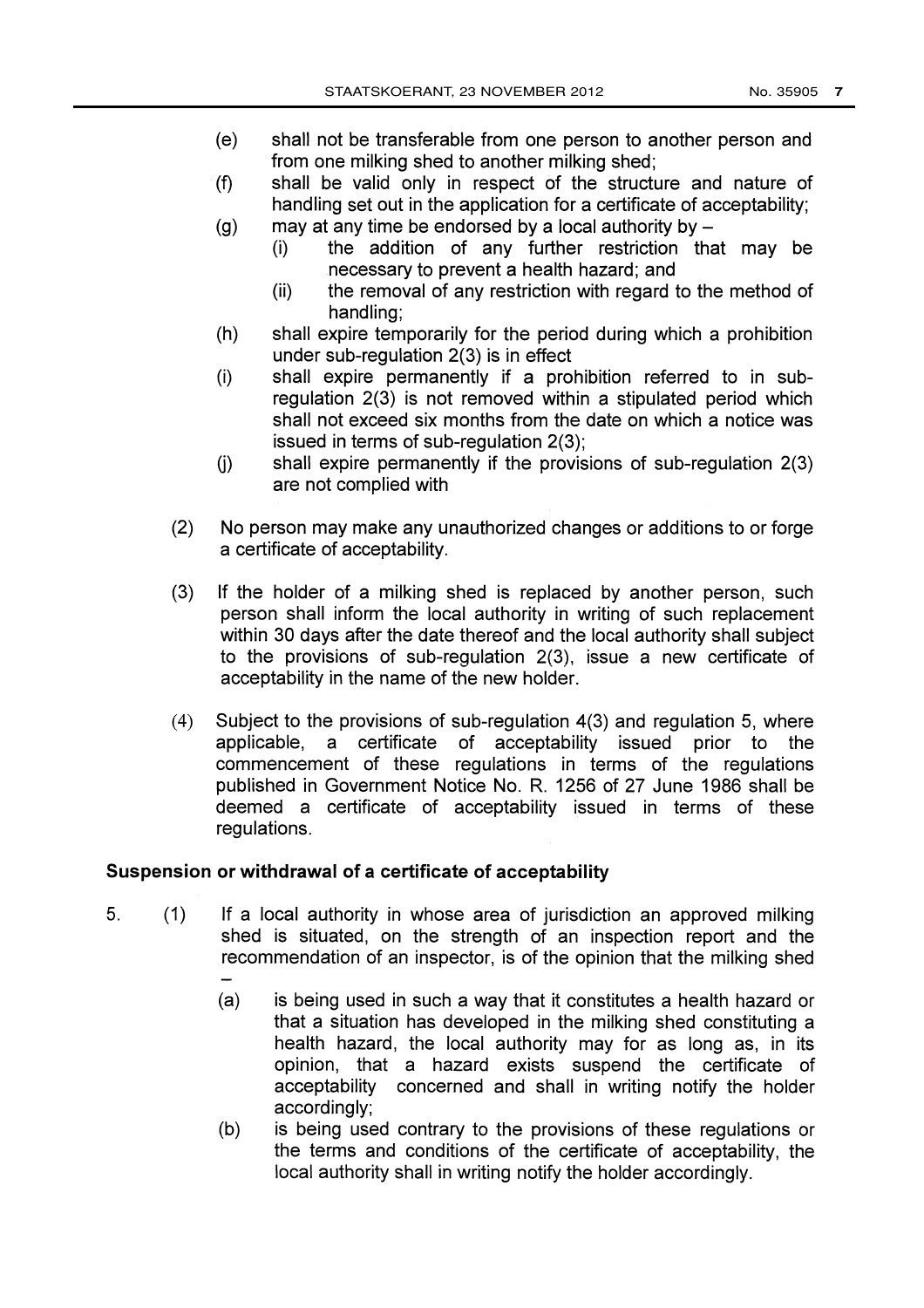- (2) Any notice referred to in paragraph (1) shall state the particulars which shall be sufficient within reason to inform the holder concerned on what grounds the decision of the local authority is based, and shall request the holder to reply within 21 days of receipt of the notice to the allegations made in the notice.
- (3) If such a reply is received, the local authority may, after consideration of the reply so received, issue an order to the holder instructing him before a specified date to rectify the similarly specified matters complained about, and stating that if this is not done the certificate of acceptability as the case may be, may be withdrawn without further notice.
- (4) A notice issued in terms of paragraph (1), shall be served on the holder or person in charge of the milking shed concerned, and the person on whom the notice is served, shall deal, in the manner determined in the notice, with such notice and the certificate of acceptability concerned, in cases where the certificate concerned is suspended or withdrawn;
- (5) The suspension or withdrawal of a certificate of acceptability in terms of this regulation shall have the effect that as long as the certificate concerned is suspended and from the date on which the certificate is withdrawn, no milk produced or received in the milking shed concerned shall be used for human consumption.

## STANDARDS AND REQUIREMENTS

### Milking sheds

- 
- 6.  $(1)$  (a) An approved milking shed shall consist of at least  $-$ 
	- (i) a milking parlour referred to in paragraph (2);
	- (ii) a milking room referred to in paragraph (3) where milk shall be received from the milking parlour, and such milk shall be stored and where it may be treated, processed and packed provided that where due to the design and construction of a milking shed all the requirements included under paragraph (3) cannot be situated within the milking room, it should be otherwise provided on the premises;
	- (iii) a change room referred to in paragraph (4); and
	- (iv) a scullery for the washing, cleaning, disinfection and sterilisation of milk containers and other unfixed apparatus and equipment used in the handling of milk.
	- (b) (i) The facilities referred to in paragraph (a) shall, subject to the provisions of sub-paragraph (ii), be erected as separate rooms in one building complex or as separate detached buildings
		- $(ii)$  A scullery referred to in paragraph  $(a)(iv)$ , may be erected as an integral part of a milk room or as a separate room.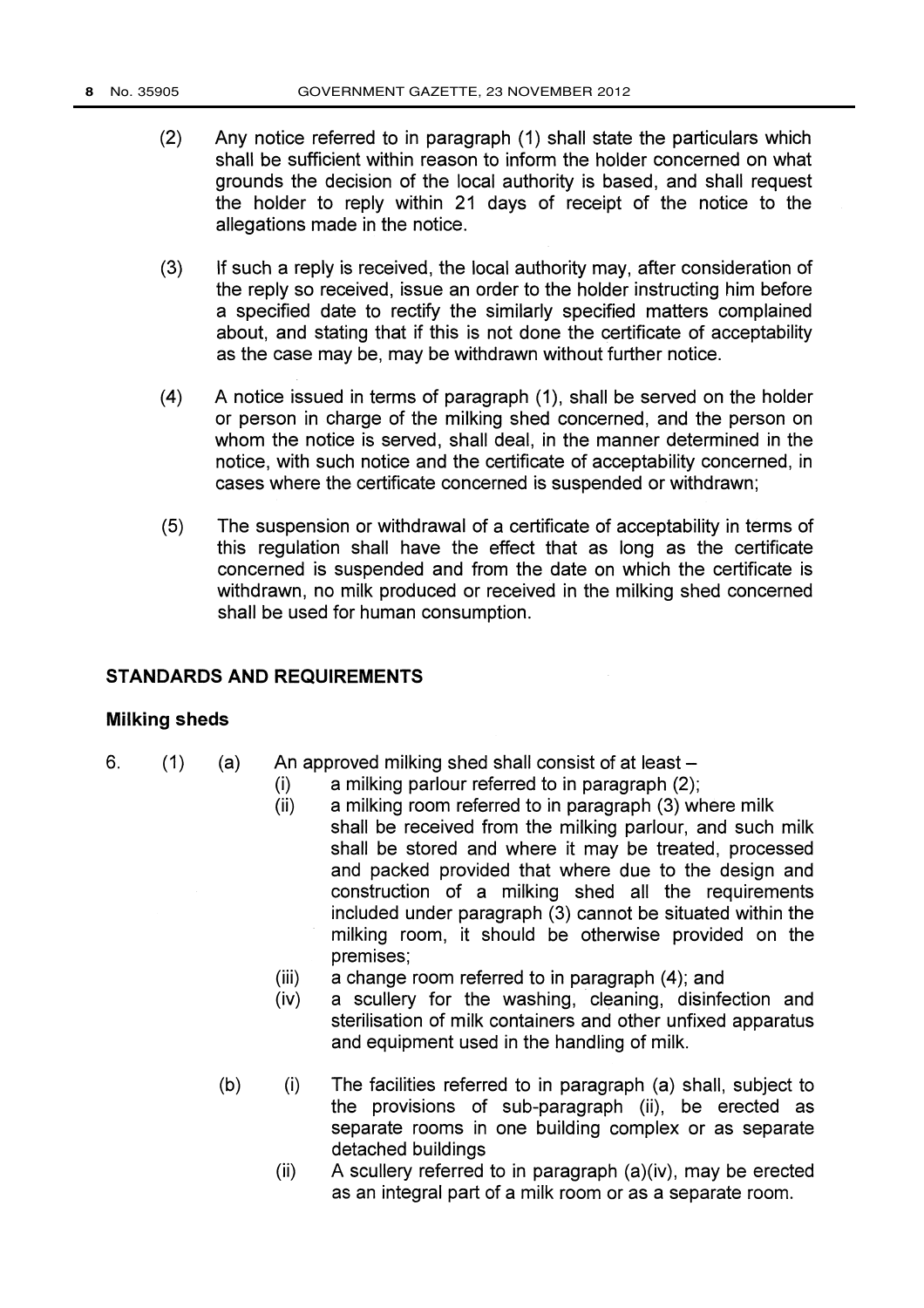- (2) In the case of a milking parlour-
	- (a) there shall be no direct connection with a latrine or with a room where gases, smoke, vapors, dust or soot deposit are present or may originate owing to the nature of the activities in such room;
	- (b) which, provides standing-room of more than one row of dairy stock parallel with one another, there shall be a dividing corridor of at least one meter wide between the rows;
	- (c) the partitions, if any, that separate dairy stock from each other when they are being milked, shall be of smoothly finished, nonabsorbing and corrosion resistant material, free of any open seams and cracks;
	- (d) mangers shall be arranged so that fodder which accumulates behind the mangers can be removed and be disposed of appropriately;
	- $(e)$  where walls are provided, the exterior walls  $-$ 
		- (i) shall be at least 2,4 metres high on the inside;
		- (ii) shall, at places where dairy stock are milked, extend to at least 2,1 metres above the level on which the dairy stock stand;
	- (f) the interior surfaces of the walls, if provided shall be made of impervious materials with no toxic effect in intended use;
	- (g) the ceilings, if provided or overhead structures and fixtures shall be constructed and finished to minimize the build-up of dirt and condensation, and the shedding of particles;
	- (h) the floors shall be constructed to allow adequate drainage and cleaning;
	- (i) such parlour shall be adequately ventilated and illuminated;
	- (j) such parlour shall be provided with at least one water tap with running water to which a flexible pipe may be connected for washing purposes; and
	- (k) the entrances and exists for dairy stock shall have a floor covering with an impenetrable surface connected to a disposal system, and such floor covering shall be installed in such a way that any milk animal entering or leaving the milking parlour shall walk on it for a distance of at least 4 metres.
- $(3)$  In the case of a milking room  $-$ 
	- (a) such milking room shall comply mutatis mutandis with the provisions of sub-regulation  $(2 (e)(i), (f), (g), (h)$  and  $(i);$
	- (b) where the scullery forms an integral part of the milking room as referred to in sub-regulation (1) (b) (ii) there shall be sufficient space to allow for the cleaning and disinfections of all milk containers, and the storage of milk;
	- (c) such milking room shall be provided with at least one sink, with hot and cold water (or temperature controlled water), and running water with the run-off connected to a disposal system;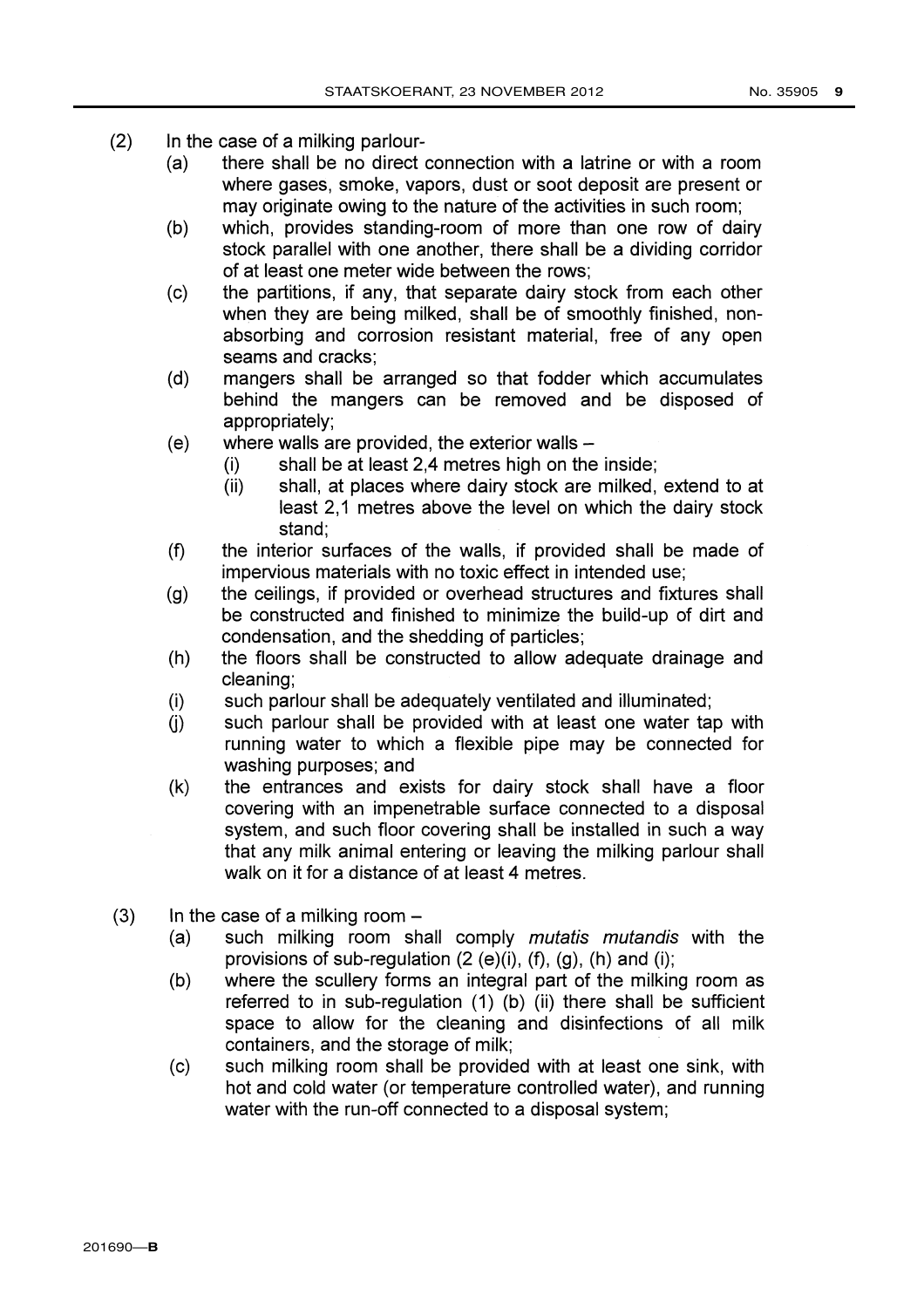- (d) such milking room shall be erected so that a milk tanker can be connected to a bulk farm tank through a suitable opening and the distance between the two connection points shall not exceed 6 meters;
- (e) such milking room shall be rodent-proof;
- (f) the doors should have smooth, non-absorbent surfaces, and be easy to clean and, where necessary disinfect;
- (g) windows should be easy to clean, be constructed to minimize the build- up of dirt and where necessary, be fitted with removable and cleanable insect-proof screens. Where necessary windows should be fixed;
- (h) such milking room may be equipped with a farm tank referred to in regulation 7(3) for the storage of milk.
- $(4)$  A change room shall  $-$ 
	- (a) comply *mutatis mutandis* with sub-regulation  $(2)(e)(i)$ ,  $(f)$ ,  $(g)$ ,  $(h)$ and (i);
	- (b) have at least one hand-basin and shower provided with hot and cold running water, soap, disinfectant and disposable towels, and the used water from such hand wash-basin and shower shall adequately drain into a disposal system.
	- (c) be within easy reach of the milking parlour and milking room
- (5) Any effluent originating from a milking shed shall  $-$ <br>(a) not be stored, treated or dumped in any pla
	- not be stored, treated or dumped in any place except in or on a suitable disposal system;
	- (b) not be conveyed to or dumped in or on a suitable disposal system in any other way than by means of a pipeline, or cement ditches or in a container;
	- (c) not be dumped so that a water source is or may be polluted by it;
	- (d) not constitute a nuisance or cause a condition that is a health hazard.
- $(6)$  A holder shall see to it that  $-$ 
	- (a) in or at a milking shed
		- (i) a nuisance or a condition that is a health hazard is not caused or does not arise;
		- (ii) no poisonous or hazardous substances or gases are stored;
		- (iii) no activity is carried on which can pollute or harm or contaminate or spoil the milk;
		- (iv) appropriate storage conditions to avoid feed contamination.
	- (b) rodents and flies, cockroaches and other insects on the premises of the milking shed are controlled.
	- (c) raw milk destined for human consumption or raw milk intended for further processing shall comply to the Regulations relating to Milk and Dairy Products, R. 1555 of 21 November 1997, published under the Act.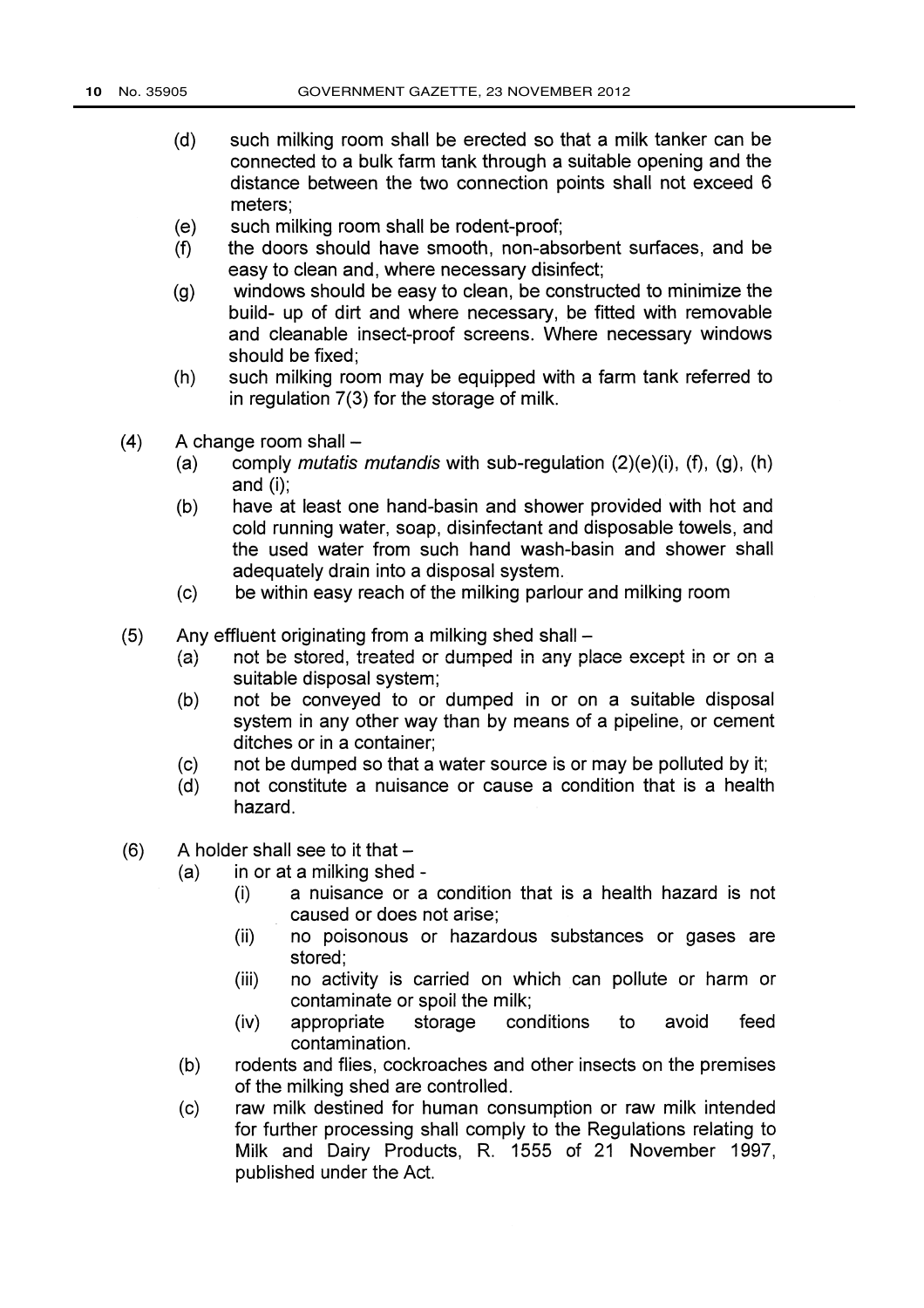- (7) A milking shed shall not be used for any other purpose except the production and handling of milk.
- (8) Unfixed milk containers and other apparatus and equipment used in the handling of milk shall not be washed, cleaned, disinfected or sterilised in a place other than the scullery referred to in sub-regulation  $(1)(a)(iv)$ .
- (9) No person shall smoke, use or handle tobacco in any form or eat in a milking shed except in the change room or dining room of a milking shed;
- (10) As soon as milk animal have left a milking shed, all manure shall be removed from the milking shed and from the floor, and all entrances and exits of the milking shed shall be cleaned.

## Milk containers and milking machine

- 7.  $(1)$  A milk container shall  $-$ 
	- (a) be designed and constructed in such a way that it has smooth finish, free from open seams, cracks and rust stains to ensure that, where necessary, they can be adequately cleaned, disinfected and maintained to avoid the contamination of milk;
	- (b) not be made wholly or partly of copper, or any copper alloy or any toxic material;
	- (c) be constructed in such a way that any surface that comes into contact with milk is accessible for the purpose of washing and disinfection; and
	- (d) not be used for any other purpose except the handling of milk.
	- (2) A milking machine shall-
		- (a) be designed, constructed or manufactured in such a way that-
			- (i) the vacuum pipe of the machine can be drained to remove all the moisture;
			- (ii) be adequately cleaned, disinfected and maintained to avoid the contamination of milk;
			- (iii) is equipped with a device rendering visible the milk flow from each milk animal and;
			- (iv) comply with sub-regulation  $(1)(a)$ ,  $(b)$ ,  $(c)$  and  $(d)$ ;
		- (b) be durable and movable or capable of being disassembled to allow for maintenance, cleaning, disinfection, monitoring and, to facilitate inspection.
	- $(3)$  A bulk farm tank shall  $-$ 
		- (a) be designed, constructed or manufactured in such a way that it-
			- (i) has a drainage incline leading directly to the outlet point;
			- (ii) is fitted with an outlet pipe made or manufactured and fitted in a way that all liquid can drain out of such tank, and the end of such outlet pipe shall be screw-threaded and fitted with a screw-on cap permitting such end to be shut off;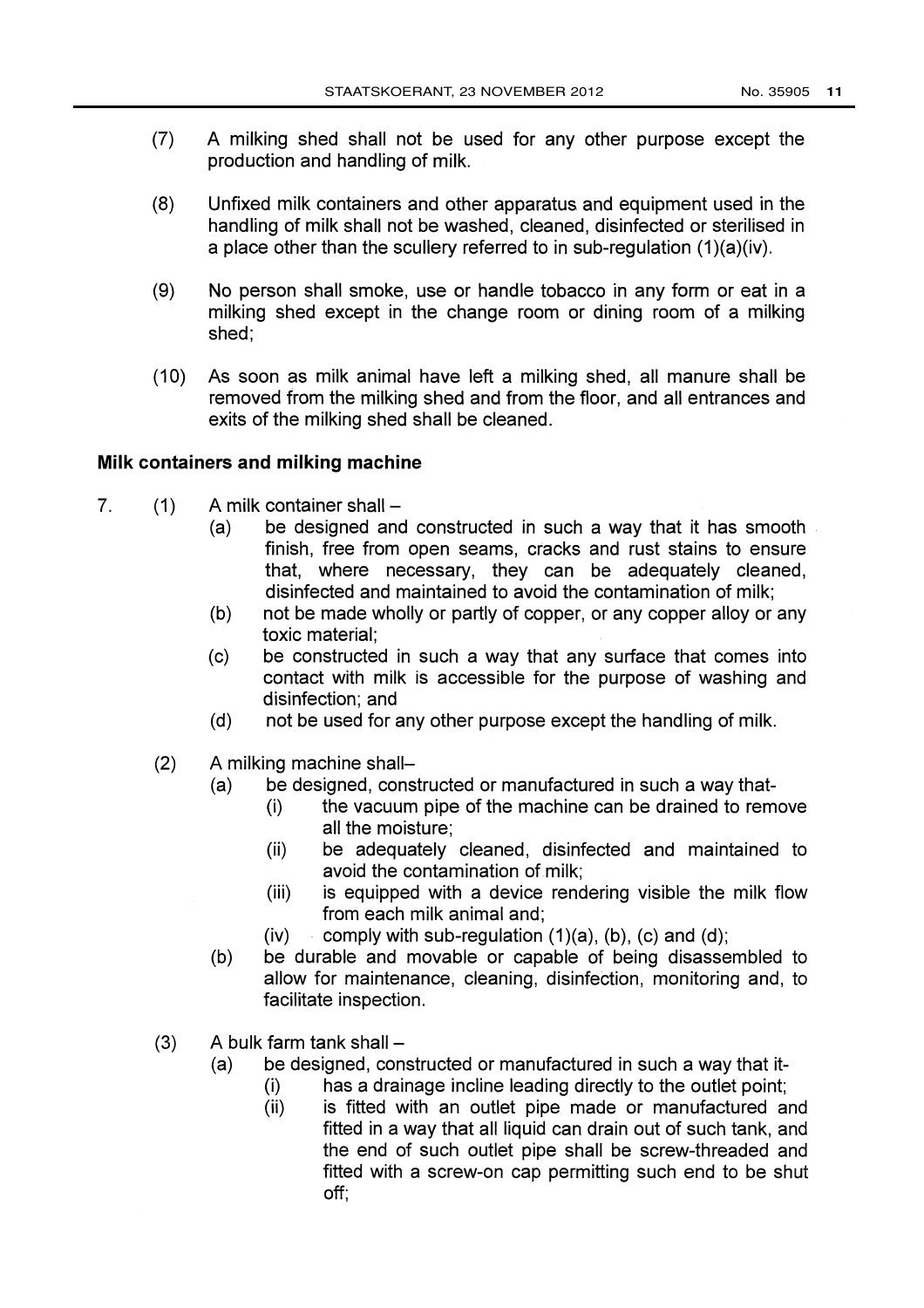- (iii) is fitted with an automatic operated stirring mechanism capable, within five minutes of being put into operation, mixing the milk in such a tank;
- (iv) is fitted with a thermometer capable of measuring the temperature of the milk in such tank accurately to the nearest two degree Celsius;
- (v) is equipped to cool the milk in such tank to five degree Celsius or lower temperature within three hours, and, capable of keeping such cooled milk at a required temperature of between one and five degrees Celsius effectively;
- (vi) is installed at a minimum distance of 0,5 metres from any roof, ceiling or wall to effectively keep the milk cool;
- (vii) is insulated in such a way that when no cooling takes place, the temperature of the milk in such tank shall not increase by more than 3 degrees Celcius in 12 hours if the surrounding temperature is 32 degrees Celcius;
- (b) comply mutates mutandis with the provisions of sub-regulation  $(1)(a)$ ,  $(b)$ ,  $(c)$  and  $(d)$ ;
- (c) be able to allow for maintenance, cleaning, disinfection, monitoring, and, to facilitate inspection.
- $(4)$  The tank of a milk tanker shall  $-$ 
	- (a) be designed, constructed and installed in such a way that:
		- $(i)$  it has an incline leading to the outlet pipe so that the total contents of such tank can drain out of the tank through the outlet pipe while the vehicle itself is in a horizontal position;

(ii) is insulated in such a way that the temperature of the milk in such tank shall not increase by more than two degrees Celsius every 48 hours;

(iii) it has at least one opening fitted with dust-proof lid through which the inside of such tank can be inspected and shall be equipped so that all surfaces that come into contact with milk can be adequately cleaned, disinfected as prescribed in subregulation (6);

- (c) comply mutatis mutandis with the provisions of sub-regulations  $(1)(a)$ ,  $(b)$ ,  $(c)$ ,  $(d)$  and  $(3)(c)$ .
- (5) Milk containers, and other fixed and unfixed apparatus and equipment shall be so washed and disinfected after use that they are clean, that fats and milk residues are dissolved and removed and that the bacteriological count on surfaces coming into contact with milk does not exceed 10 bacteria per 100 square millimeters of such surfaces after disinfection. The swabbing of the contact surfaces shall be conducted according to SABS Standard Test Method 763: Efficacy of Cleaning Plant, Equipment and Utensils: Swab Technique.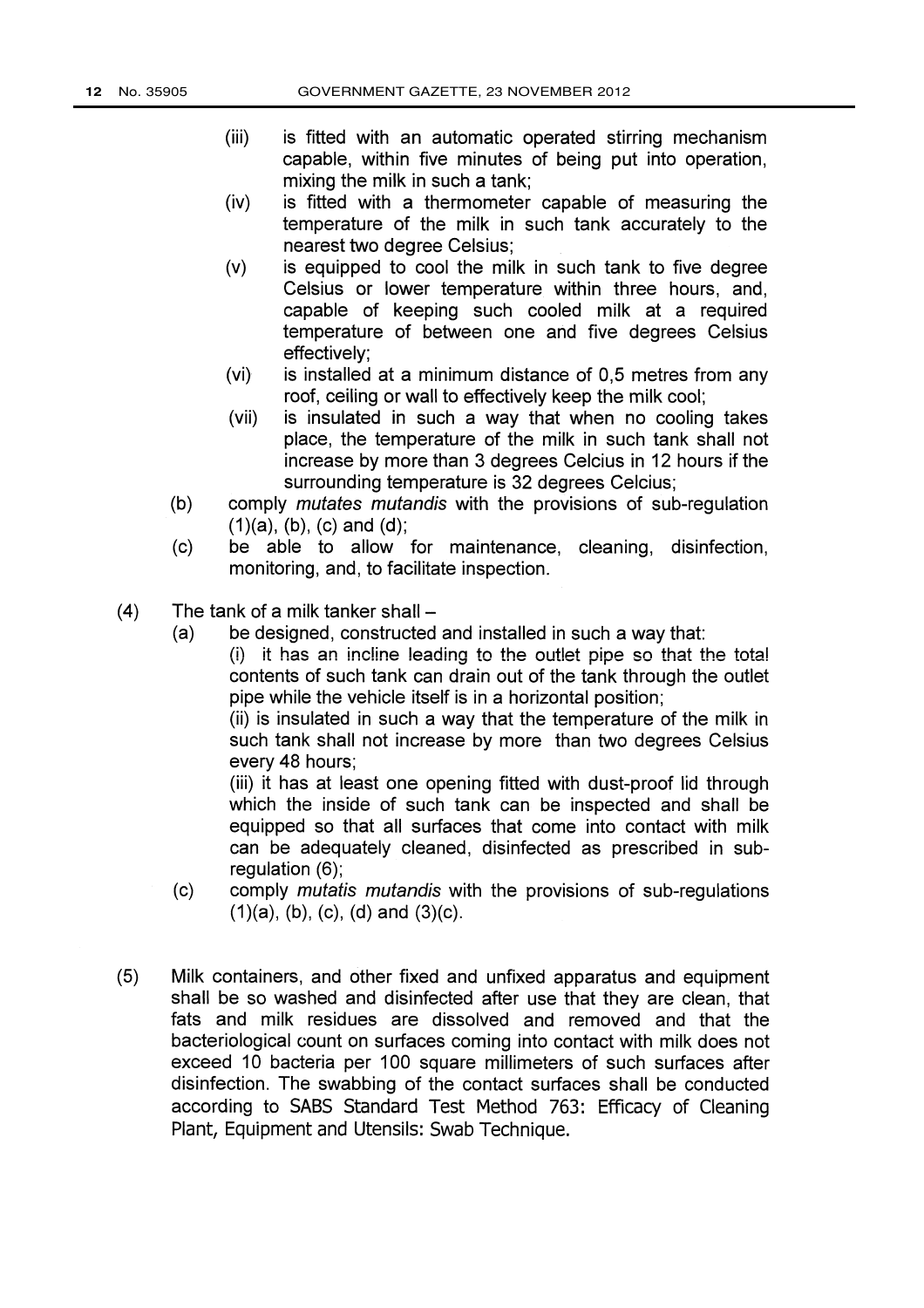## Handling of milk

- 8. (1) The first/fore milk from every teat shall be taken as a sample to be tested for visual examination and shall be disposed of after testing in such a manner as to prevent contamination of the area. If such testing reveals any signs of abnormality in the milk, the milk of the animal concerned shall be kept separate and shall not be mixed with other milk nor used for human consumption.
	- (2) Milk obtained from dairy stock following a minimum of four days after parturition (post-partum) shall not be added to milk destined for human consumption.
	- (3) Milk shall not be transferred from one container to another by means of a third container.
	- (4) Milk shall be protected from direct sunlight.
	- (5) Milk shall be transferred to the milking room immediately after the stock has been milked.
	- (6) Except when milk is being pasteurized or undergoing some other heat treatment process, the milk shall be cooled to a temperature of 5 degrees or lower, but above freezing point and kept at that temperature until it is removed from the milking area.

### Health status of dairy stock

- 9. (1) Every milk animal shall be marked with a distinguishing and indelible mark, which, such could identify the animal.
	- (2) A register shall be kept of each separate milk animal's diseases, each withdrawal from the dairy herd and, each return to the dairy herd for milking purposes and all veterinary examinations and treatment records with the name of the veterinarian, if involved in such examinations or treatments.
	- (3) Each individual milk animal shall be examined by a veterinarian at a minimum of at least once in every two-year cycle, provided that milk animals be further examined as required; and a report shall be obtained from the veterinarian after each examination.
	- (4) The milk of any milk animal that is or appears to be ill shall not be made available for human consumption until such time as the holder has made sure that the animal is not suffering from a disease mentioned in sub-regulation (5).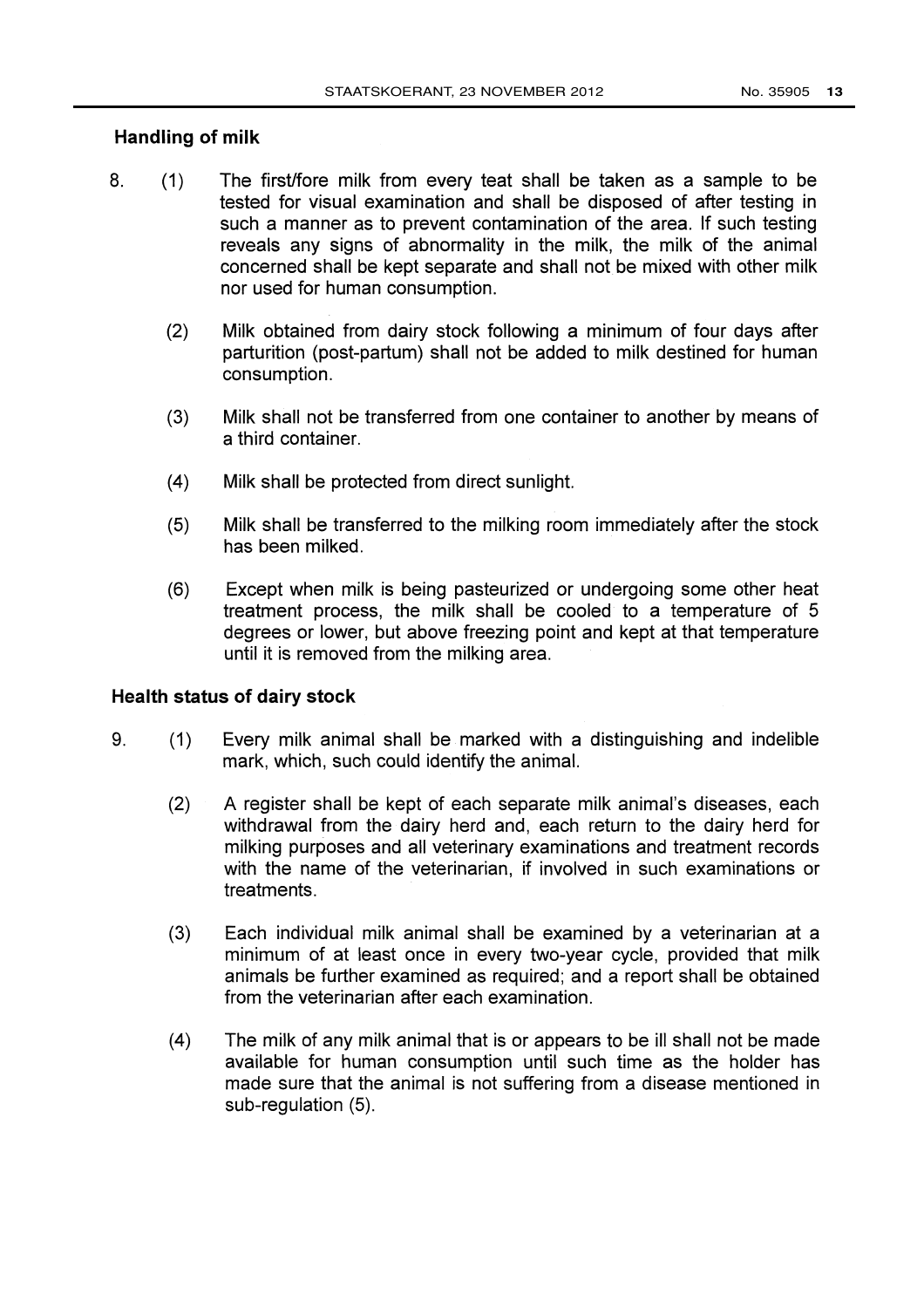- (5) The milk of dairy stock that suffer from mastitis, indurations of the udder, a secretion of bloody or ropy milk or milk otherwise abnormal, tuberculosis, salmonellosis, acute fever (with the inclusion of anthrax, anaplasmosis, redwater, ephemeral fever and lumpy skin disease, septic metritis, septic multiple mange, serious tick infection or brucellosis, or that have any open or septic wounds which may contaminate milk, milk containers, or apparatus or equipment or people who work with the milk animals, shall not be made available or used for human consumption unless steps have been taken to the satisfaction of the local authority to eliminate such health hazard.
- (6) Substances and materials used in the milking process or on dairy stock shall be kept in containers that are free of foreign or toxic matter and dirt, and such containers when not in use shall be covered with tightfitting lids. Where applicable, such substances and materials shall be approved in terms of the Fertilizers, Farm Feeds, Agricultural Remedies and Stock Remedies Act,1947 (Act 36 of 1947).
- (7) All flanks, udders, bellies and tails of visibly dirty milk animals shall before the milking process be cleaned, and if necessary dried with disposable or clean towel.

#### Personnel hygiene -Milkers and Handlers of Milk

- 10. (1) in addition to sub-regulation 6(4), personnel hygiene facilities shall be made available to ensure that an appropriate degree of personal hygiene can be maintained and to avoid contaminating milk, where appropriate facilities shall include-
	- (a) adequate means of hygienically washing and drying hands, including hand wash basins and a supply of hot and/or cold water and soap and disinfectant;
	- (b) toilets of appropriate hygienic design; and
	- (c) adequate changing facilities for personnel;
	- (2) Such facilities shall be suitably located and designed.
	- (3) The hands and fingernails of every milker or handler of milk shall be washed thoroughly with soap and water, and there shall be no accumulation of grime under the nails when milk is handled.
	- (4) Each person handling milk, shall daily before commencement of activities or work put on clean and undamaged over-clothes and gumboots and wear them continuously while he is handling milk in the interests of milk safety and suitability to use.
	- (5) Milk, shall not be handled by any person
		- who has on his or her body a suppurating abscess or a sore or a cut or abrasion, unless such abscess, sore, cut or abrasion is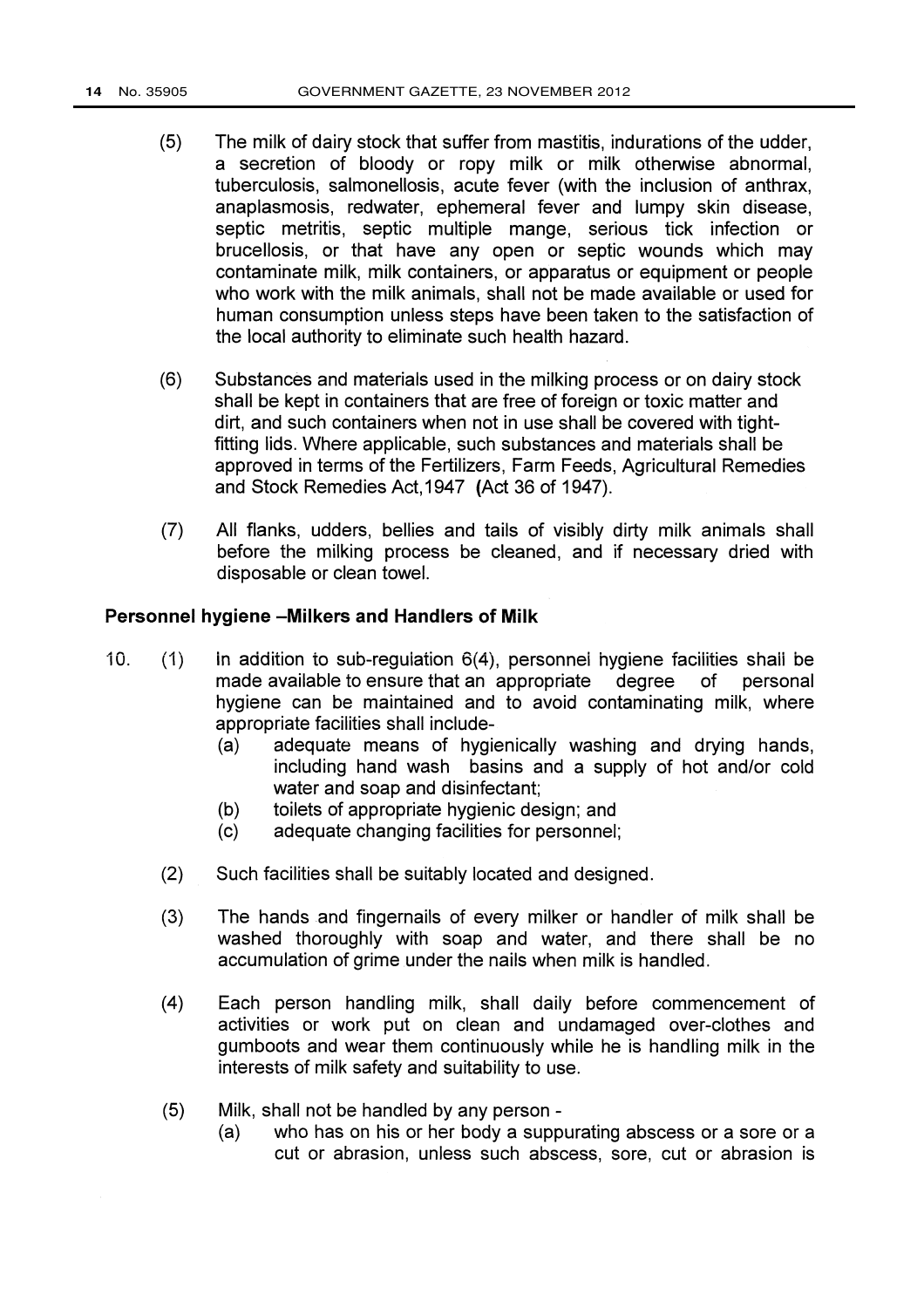covered with a moisture proof dressing which is firmly secured to prevent contamination of the milk;

- (b) who is or who is suspected of suffering from or being a carrier of a disease or condition in its contagious stage that can be transmitted by food or animals, unless any such person immediately reports the disease or condition to the person in charge and a certificate by a medical practitioner stating that such person is fit to handle food is submitted;
- (c) whose hands or clothing are not clean.
- (6) All employees shall be subjected to personal and food hygiene training relevant to the production and handling of milk and in the case of new employees prior to the commencement of handling milk. Records of such training must be made available to an Inspector on request.
- (7) The holder of a certificate of acceptability for a milking shed shall undergo training on food safety and hygiene aspects of the production & handling of milk by an accredited service provider.

## STANDARDS AND REQUIREMENTS FOR TRANSPORT OF MILK

#### Duties of the driver of a vehicle

- 11. (1) If milk that is not already packed in its final retail packaging is loaded on a vehicle at a milking shed for transport to a further distribution point, the driver of such vehicle shall-
	- (a) before any milk is loaded on such vehicle:
		- (i) carry out an alizarol test (68 percent alcohol) on a sample of the milk to be loaded, which sample shall be taken by himself or under his/her direct supervision from the container from which such milk will be loaded; and
		- (ii) take the temperature of the milk in the tank, if the alizarol test is positive, or if the temperature from such milk in the tank exceeds five degrees Celsius, which indicate inappropriate handling and the temperature under which the milk was stored, not accept such milk for transport;
	- (b) ensure that a milk tanker or milk container is cleaned and disinfected as soon as all the milk has been unloaded there from.
	- $(2)$ Samples taken in terms of paragraph 11(1)(a), shall comply to the relevant provisions of ISO 707/IDF 50:2008, Milk and milk productsguidance on sampling.
	- $(3)$ The bacteriological count on the surfaces coming into contact with milk shall not exceed 10 bacteria per 100 square millimeter of such surfaces after appropriate cleaning and disinfection has been done. The swabbing of the contact surfaces shall be conducted according to SABS Standard Test Method 763: Efficacy of Cleaning Plant, Equipment and Utensils: Swab Technique.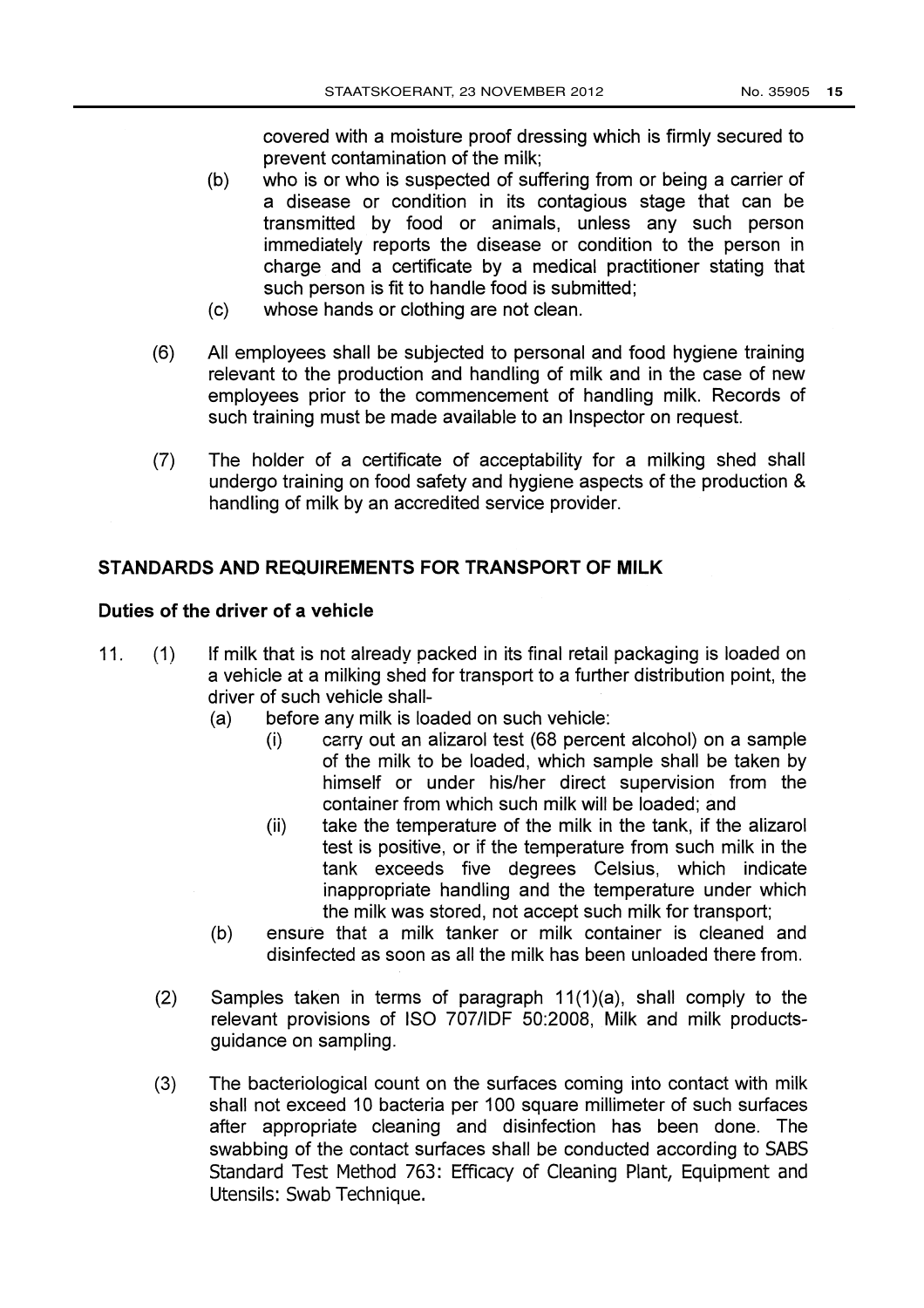#### GENERAL PROVISIONS

#### Exemptions

- 12. (1) A local authority may exempt in writing any person from compliance with some of these regulations if in the opinion of such local authority, such non-compliance neither does nor will create a health hazard.
	- (2) Such an exemption shall be subject to the conditions and valid for the period determined and stated in the said document by the local authority.

### **OFFENCES**

14. Any person who contravenes a provision of these regulations, or allows such a contravention to take place, shall be guilty of an offence and liable for a penalty as provided for under section 18 of the Act.

#### COMMENCEMENT

15. These regulations -

(a) except regulation 10 (6) and (7) shall come into operation on the date of the publication of the final regulations: and

(b) regulation 10 (6) and (7) shall come into operation 12 months after date of final publication.

#### REPEAL

16. Government Notice No. R. 1256 of 27 June 1986, as amended by Government Notices Nos. R.1111 of 30 August 2002; R.217 of 9 February 1990 and R.2104 of 21 October 1988, are hereby repealed.

DR. A MOTSOALEDI, MP MINISTER OF HEALTH DATE: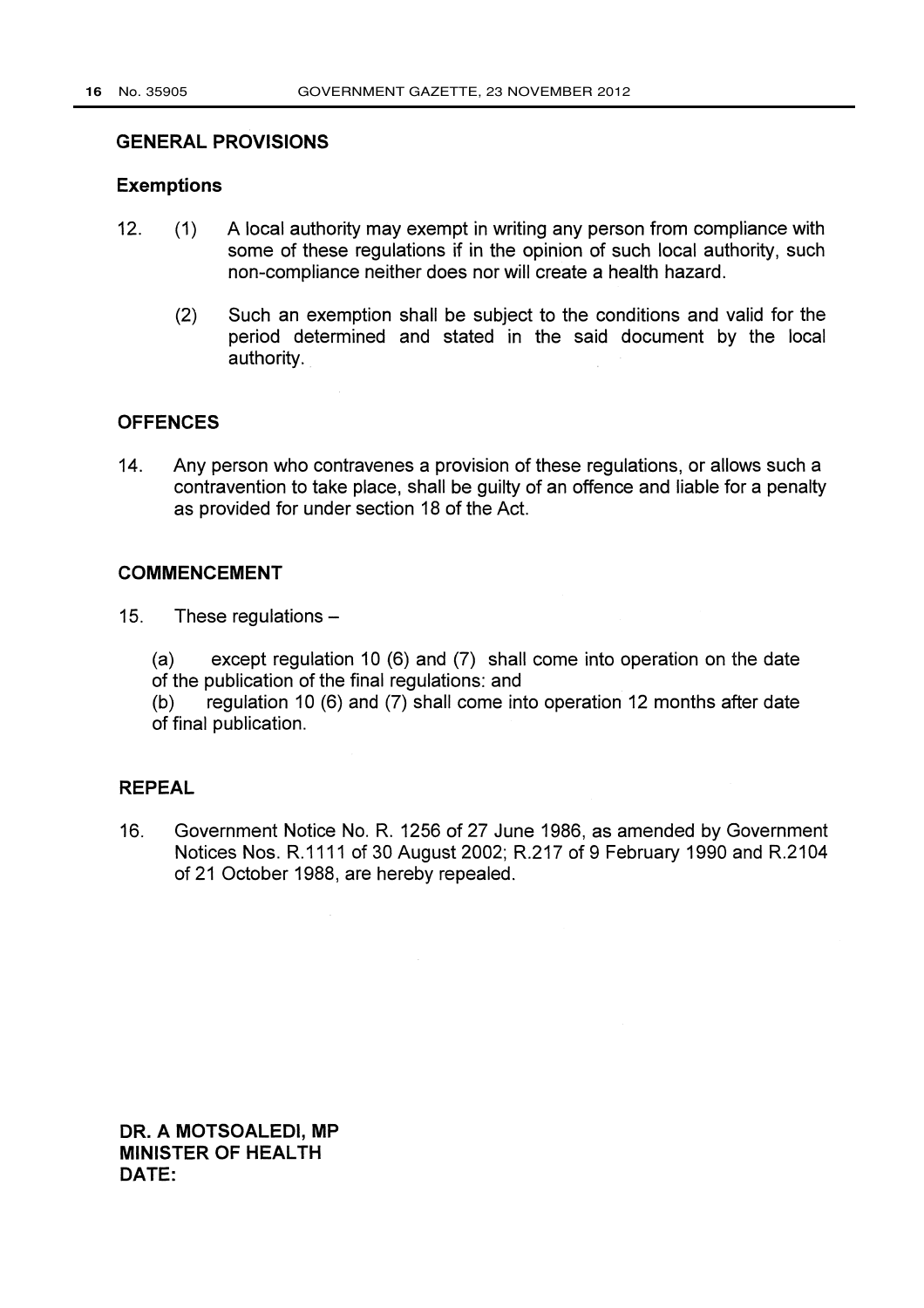## ANNEXURE A [Regulation 3(1)]

## APPLICATION FOR A CERTIFICATE OF ACCEPTABILITY FOR A MILKING SHED

[in terms of the Regulations Relating to Hygiene Requirements for Milking Sheds, the Transport of Milk and Related Matters promulgated in terms of the Foodstuffs, Cosmetics and Disinfectants Act, 1972 (Act No. 54 of 1972)]

| 1.              | Name and Surname of Applicant:                                |                                                                                                                                                                                                                                                                                                                                                              |
|-----------------|---------------------------------------------------------------|--------------------------------------------------------------------------------------------------------------------------------------------------------------------------------------------------------------------------------------------------------------------------------------------------------------------------------------------------------------|
| 2.              | Physical address:<br>(GPS coordinates if available)           |                                                                                                                                                                                                                                                                                                                                                              |
| 3.              | Postal address:                                               |                                                                                                                                                                                                                                                                                                                                                              |
|                 |                                                               |                                                                                                                                                                                                                                                                                                                                                              |
| 4.              | Telephone number:                                             |                                                                                                                                                                                                                                                                                                                                                              |
| 5.              | Cellphone number:                                             | <u> 1989 - Johann Harry Harry Harry Harry Harry Harry Harry Harry Harry Harry Harry Harry Harry Harry Harry Harry</u>                                                                                                                                                                                                                                        |
| 6.              | Fax number:                                                   | <u> 1980 - Jan Barat, martin dina masjid ayyı bir alan bir alan bir alan bir alan bir alan bir alan bir alan bir</u><br><u> 1989 - Andrea Station Books, actor and a company of the company of the company of the company of the company of the company of the company of the company of the company of the company of the company of the company of the</u> |
| 7.              | E-mail address:                                               |                                                                                                                                                                                                                                                                                                                                                              |
| 8.              | Description of premises:<br>(As stipulated on the Title Deed) |                                                                                                                                                                                                                                                                                                                                                              |
| 9.              |                                                               |                                                                                                                                                                                                                                                                                                                                                              |
| 10 <sub>1</sub> |                                                               | Maximum number of milk animals to be milked:<br>Maximum number of milk animals to be milked:                                                                                                                                                                                                                                                                 |
|                 | 11. Name of Holder or Manager:                                |                                                                                                                                                                                                                                                                                                                                                              |

SIGNATURE OF APPLICANT DATE